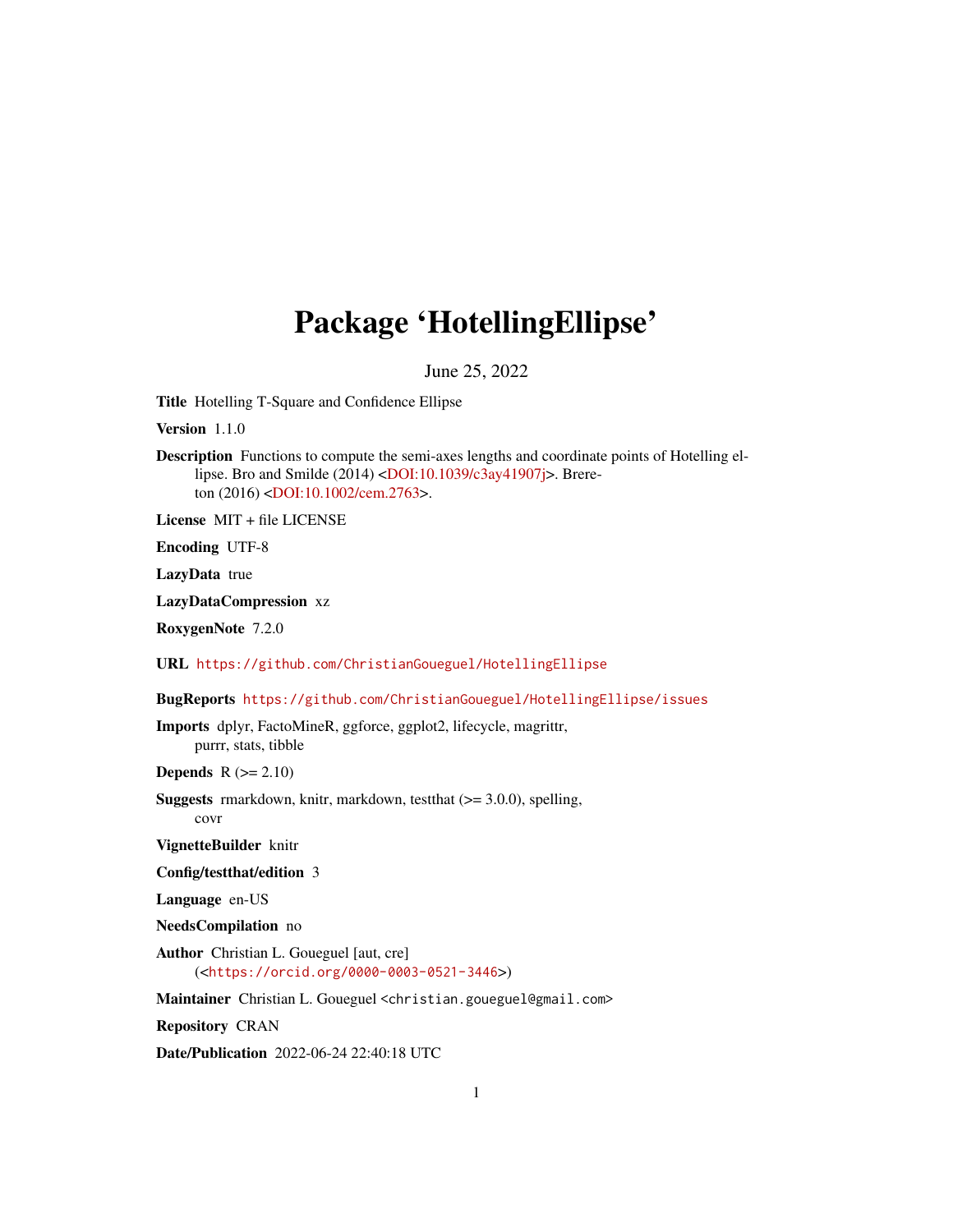### <span id="page-1-0"></span>R topics documented:

| Index |  |  |  |  |  |  |  |  |  |  |  |  |  |  |  |  |  |  |  |
|-------|--|--|--|--|--|--|--|--|--|--|--|--|--|--|--|--|--|--|--|
|       |  |  |  |  |  |  |  |  |  |  |  |  |  |  |  |  |  |  |  |
|       |  |  |  |  |  |  |  |  |  |  |  |  |  |  |  |  |  |  |  |
|       |  |  |  |  |  |  |  |  |  |  |  |  |  |  |  |  |  |  |  |

ellipseCoord *Coordinate Points Of Hotelling Ellipse*

#### Description

Get the *x* and *y* coordinates of Hotelling ellipse.

#### Usage

```
ellipseCoord(data, pcx = 1, pcy = 2, conf.limit = 0.95, pts = 200)
```
#### Arguments

| data       | Data frame or tibble of PCA, PLS, and ICA scores, or from other feature pro-<br>jection methods. |
|------------|--------------------------------------------------------------------------------------------------|
| pcx        | Integer specifying which component is on the x-axis (by default 1).                              |
| pcy        | Integer specifying which component is on the y-axis (by default 2).                              |
| conf.limit | Number between 0 and 1 specifying the confidence level (by default 0.95).                        |
| pts        | Integer indicating the number of points for drawing the Hotelling ellipse (by<br>default 200).   |

#### Value

Data frame containing the *x* and *y* coordinate points of the Hotelling ellipse.

#### Author(s)

Christian L. Goueguel, christian.goueguel@gmail.com

#### Examples

```
## Principal components analysis (PCA)
library(dplyr)
set.seed(123)
pca_mod <- specData %>%
  dplyr::select(where(is.numeric)) %>%
  FactoMineR::PCA(scale.unit = FALSE, graph = FALSE)
## Extract PCA scores
pca_scores <- pca_mod %>%
```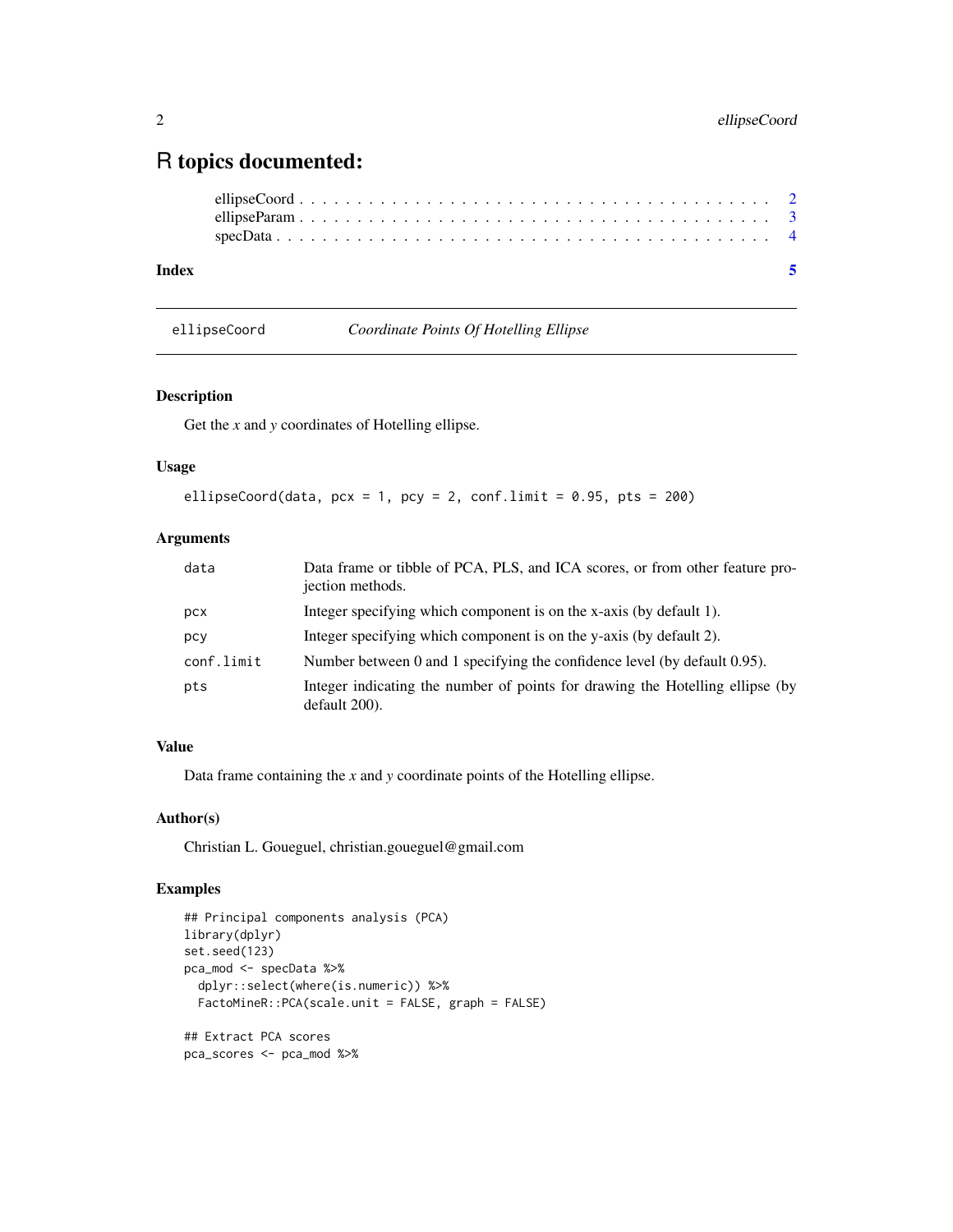#### <span id="page-2-0"></span>ellipseParam 3

```
purrr::pluck("ind", "coord") %>%
  tibble::as_tibble()
## Get Hotelling ellipse coordinate points
library(HotellingEllipse)
xy\_{coord} <- ellipseCoord(data = pca_scores, pcx = 1, pcy = 2, conf.limit = 0.95, pts = 200)
```
#### ellipseParam *Lengths Of The Semi-Axes Of Hotelling Ellipse*

#### Description

Compute the lengths of the semi-axes of Hotelling ellipse.

#### Usage

ellipseParam(data,  $k = 2$ ,  $pcx = 1$ ,  $pcy = 2$ )

#### Arguments

| data | Data frame or tibble of PCA, PLS, or ICA scores, or from other feature projec-<br>tion methods. |
|------|-------------------------------------------------------------------------------------------------|
| k    | Integer specifying the number of components (by default 2).                                     |
| pcx  | Integer specifying which component is on the x-axis (by default 1).                             |
| pcy  | Integer specifying which component is on the y-axis (by default 2).                             |

#### Value

Returns a list that includes:

- 1. Tsquare Data frame containing the T-squared statistic.
- 2. Ellipse Data frame containing the lengths of the semi-minor and semi-major axes.
- 3. cutoff.99pct Number corresponding to the T-square cutoff at 99% confidence level.
- 4. cutoff.95pct Number corresponding to the T-square cutoff at 95% confidence level.

#### Author(s)

Christian L. Goueguel, christian.goueguel@gmail.com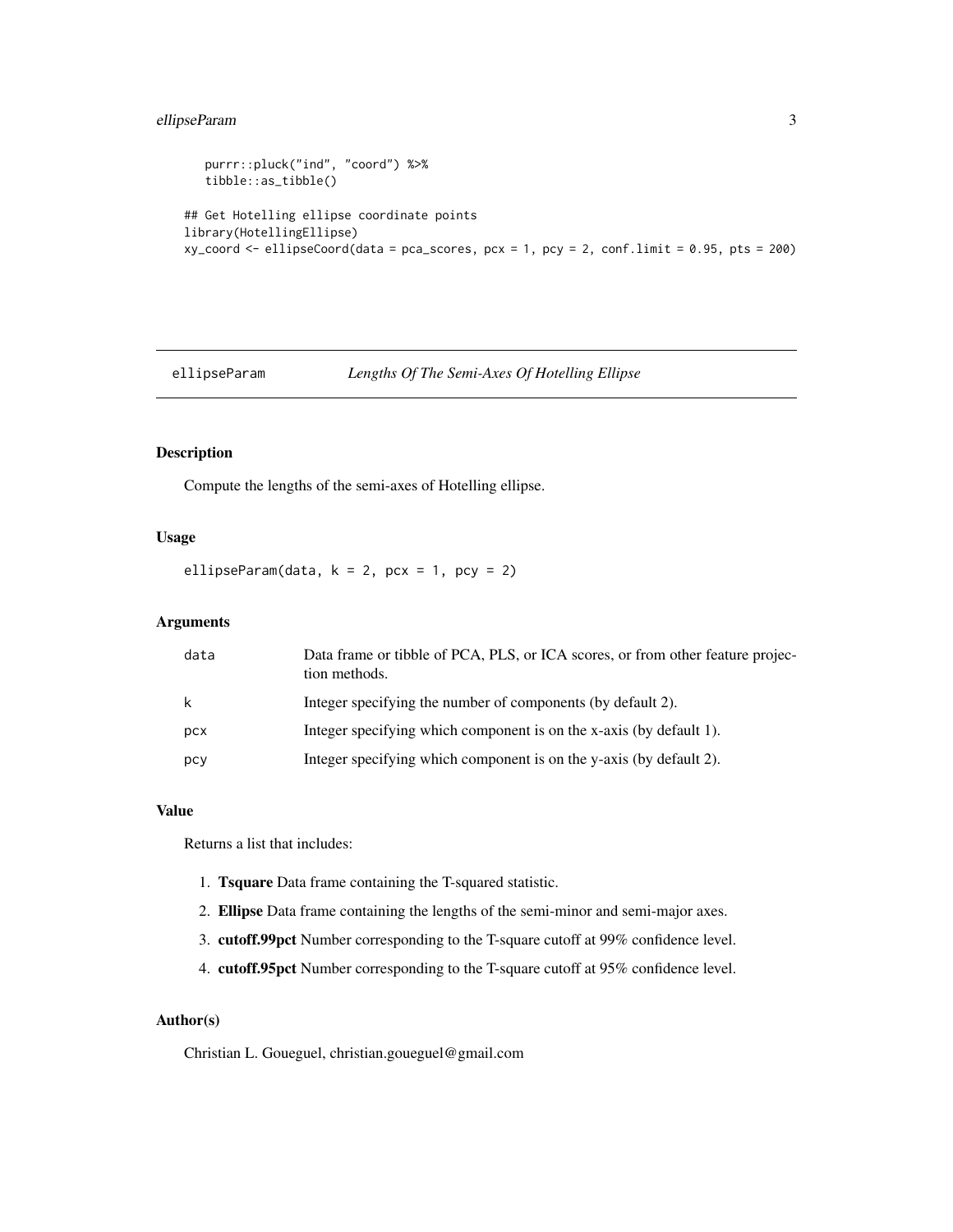#### Examples

```
## Principal components analysis (PCA)
library(dplyr)
set.seed(123)
pca_mod <- specData %>%
  dplyr::select(where(is.numeric)) %>%
  FactoMineR::PCA(scale.unit = FALSE, graph = FALSE)
## Extract PCA scores
pca_scores <- pca_mod %>%
   purrr::pluck("ind", "coord") %>%
   tibble::as_tibble()
## Get Hotelling T2-value and the lengths of the ellipse semi-axes
library(HotellingEllipse)
T2 \le ellipseParam(data = pca_scores, k = 2, pcx = 1, pcy = 2)
```
specData *LIBS spectra of 100 soil samples*

#### Description

A dataset containing the emission spectra of 171 soils measured in laboratory conditions. The samples were cleaned, dried, homogenized, sieved (10 Mesh size) and thereafter pelletized prior to LIBS measurements. LIBS spectra were preprocessed by performing baseline removal.

#### Usage

specData

#### Format

Data frame of 100 rows (soil samples) and 3152 columns (wavelengths).

#### Source

[doi:10.1039/C9JA00090A](https://doi.org/10.1039/C9JA00090A)

<span id="page-3-0"></span>